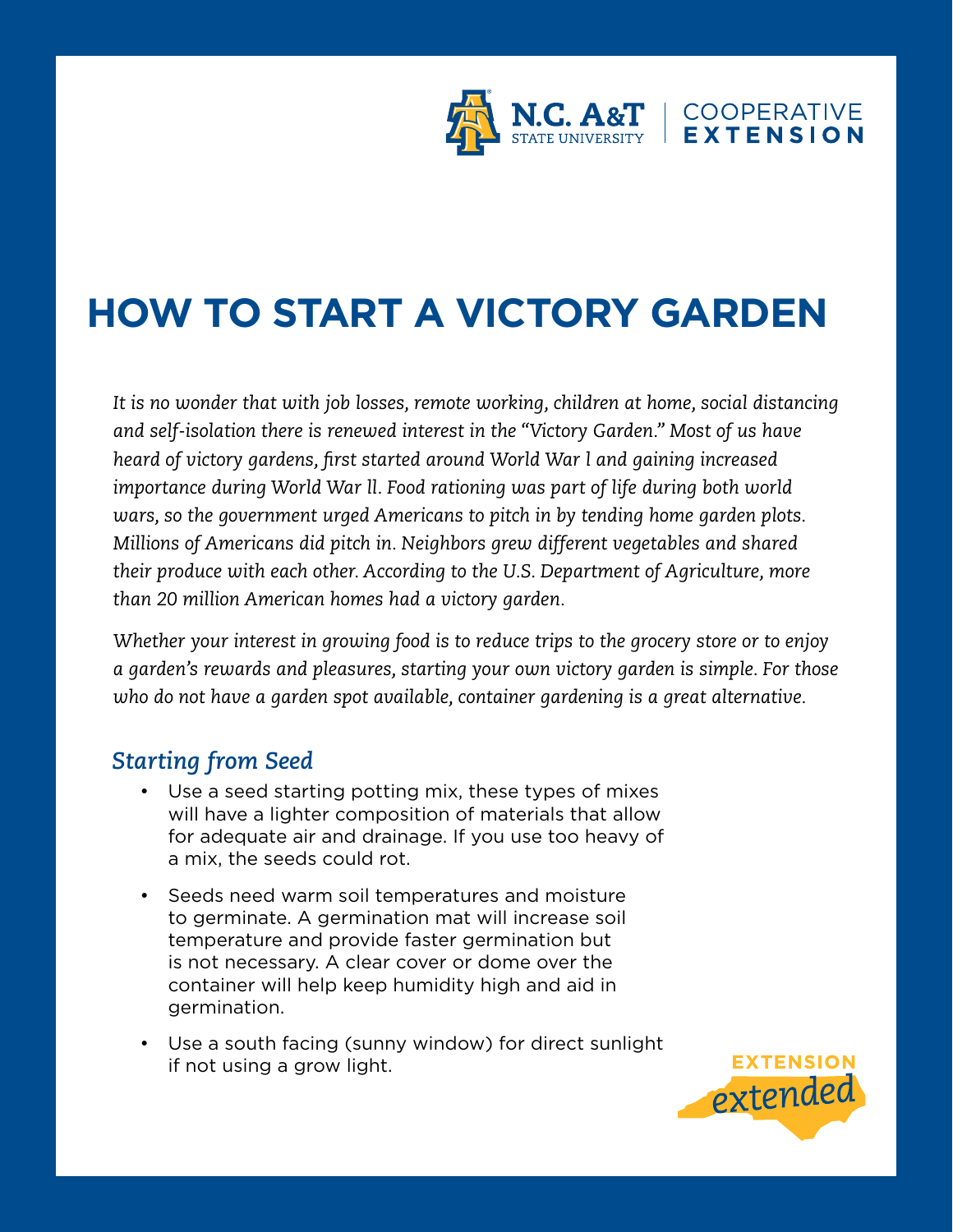### *Selecting and Transplanting to Larger Containers*

- For transplanting, it's best to use a commercially available soilless mix. These lightweight pH-adjusted products are free of pests, weed seeds, diseases and insects.
- Almost any container will work as long as it has drainage holes. Select a container that provides adequate space for roots. A container that is too small will result in restricted root growth and poor plant development.
- When transplanting a small plant, be careful not to break the small root ball that holds the roots and soil together. Always place the plant in the new container at the same soil level at which the plant was grown. Tomato plants are the one exception; they grow better with more of their stem buried.

## *Fertilizing*

- Most vegetables require consistent, even watering and full sun.
- The majority of vegetables require a moderate amount of fertilization, though a few, including cucumbers, squash and tomatoes, are heavy feeders and require extra nutrients to produce healthy fruit.
- Provide the plants with a complete fertilizer of nitrogen, phosphorous and potassium. Mix compost and worm castings into your soil to provide a good source of slow release nutrients and build the soil.

### *Growing Outdoors*

• Moving your plants outdoors in the springtime requires a little patience. Allow the new plants to acclimate to their new environment, especially cooler nighttime temperatures. Put the plants outside



| COOPERATIVE<br>| EXTENSION